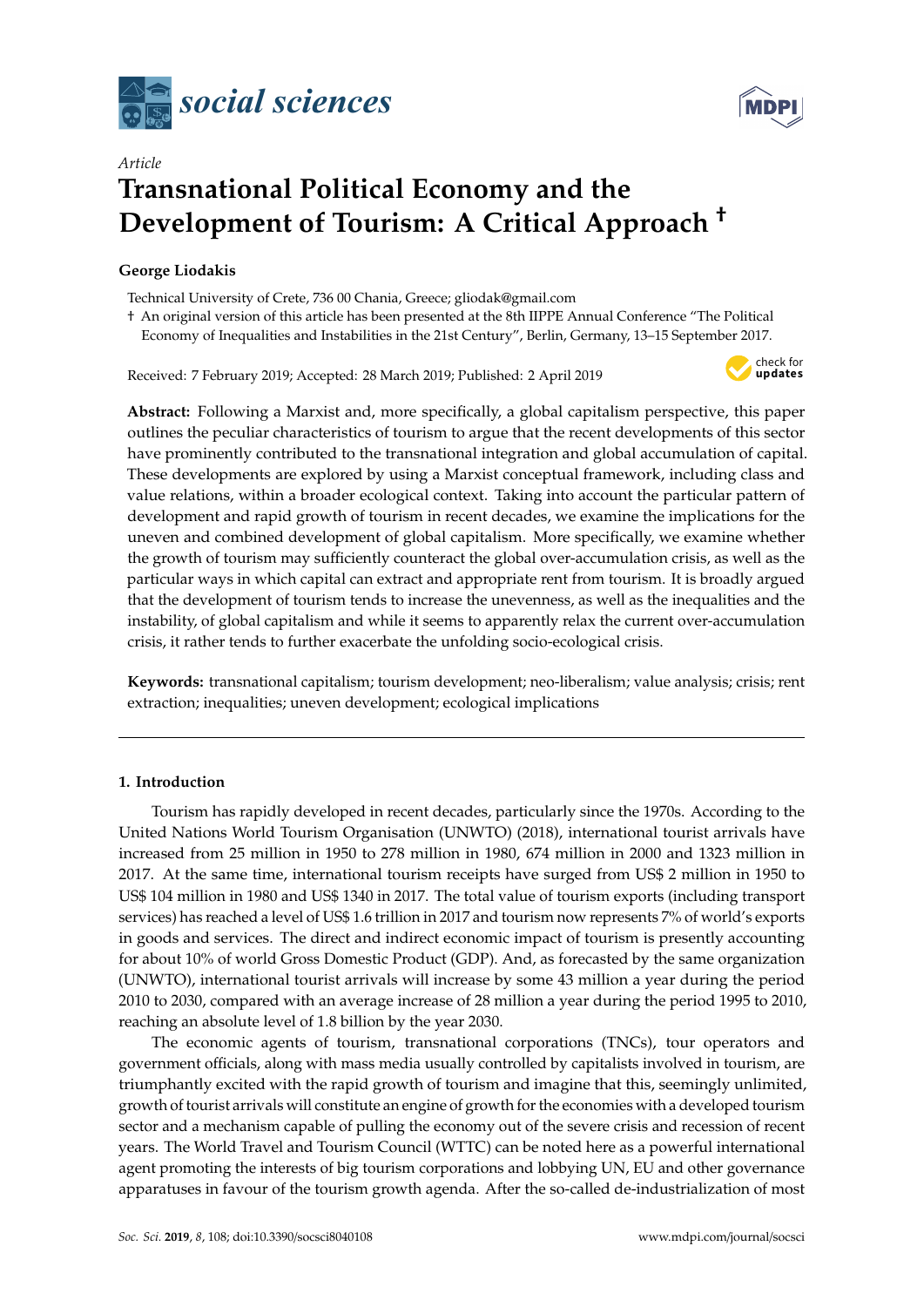developed countries during recent decades, tourism is nowadays considered as the "heavy industry" of several countries. While tourist arrivals outpace the size of domestic population by three or more times and the "carrying capacity" of the most popular tourist destinations, the relevant propaganda presents tourism one-sidedly and as a clear blessing as it increases employment and the incomes of all those involved in tourism, helping more generally the economy to overcome crisis. But, is it so? Is it really a clear blessing? Can tourism constitute the engine of a sustainable growth and if so, with what ecological and social implications? The capitalist agents involved are, of course, incapable or unwilling to consider the devastating implications of an unlimited economic growth in general and the potentially disastrous ecological and social implications of an unlimited growth of tourism.

On a theoretical level, the long-lasting domination of neoclassical economics and an uncompromising business-managerial perspective have implied a superficial analysis of tourism, ignoring the growing inequalities and power relations involved in the development of tourism, as well as the potentially negative social and environmental implications from this development (see [Kottke](#page-13-0) [1988;](#page-13-0) [Eadington and Redman](#page-12-0) [1991\)](#page-12-0). Compared to the heavily polluting industrial sector, it is erroneously assumed that tourism as a service sector is much less polluting and this is even more the case with some forms of tourism such as ecotourism or agro-tourism. Even in the relatively critical parts of the relevant literature, which recognizes income inequalities and negative environmental externalities, it is considered that a corrective state intervention and internalization of production cost would be sufficient to correct potential market failures. During the last two decades, a "critical turn" in the relevant literature has focused on the discursive, symbolic or cultural aspects of tourism, without again paying attention to, let alone challenging, the power structures and the exploitative relations in the political economy of tourism or the dominant tendency of globalization and neoliberal capitalism (see [Bianchi](#page-12-1) [2009,](#page-12-1) [2011;](#page-12-2) [Du](#page-12-3)ffy [2015\)](#page-12-3). Part of this literature has also focused on a rather limited treatment of tourism sustainability (see [Bramwell and Lane](#page-12-4) [2011;](#page-12-4) cf. [Fletcher](#page-13-1) [2011\)](#page-13-1).

Given this overwhelming dominance of neoclassical-managerial treatments and the recent (cultural) "critical turn" within the conventional approach to tourism, it is not surprising that political economy or Marxist approaches have played a less important role. Nevertheless, neo-Marxism and dependency theory have played a considerable role in analysing tourism, especially in the 1960s and 70s (see [Lea](#page-13-2) [1988;](#page-13-2) [Britton](#page-12-5) [1991;](#page-12-5) [Clancy](#page-12-6) [1998;](#page-12-6) [Bianchi](#page-12-2) [2011;](#page-12-2) [Fletcher](#page-13-1) [2011;](#page-13-1) [Espadero](#page-12-7) [2015\)](#page-12-7). As pointed out in this context, "tourism is a major avenue of capital accumulation throughout the world, driven by free market forms of enterprise, ranging from small, independent travel firms, to highly capitalized online booking agencies and transnational corporate mega-chains in the hotel, airline and tour operator industries" [\(Bianchi](#page-12-1) [2009,](#page-12-1) p. 494). With the exception of a very recent literature (see [Mosedale](#page-13-3) [2011;](#page-13-3) [Bianchi](#page-12-8) [2018;](#page-12-8) [Young and Markham](#page-14-0) [2019\)](#page-14-0), the relative dearth of classical Marxist theorizing of the development of tourism is rather surprising, given the relative and rising significance of this sector.

A detailed review of existing literature is beyond the scope of the present article. Our intention is rather to take the first steps towards a long overdue research programme concerning the political economy of tourism, based on a Marxian theoretical framework. Here, an attempt will be made to partly make up for this deficit, contributing to a Marxist exploration of the political economy of tourism. As can be argued, such an approach, based on a sound dialectical materialist methodology (see [Overbeek](#page-13-4) [2013;](#page-13-4) [Selwyn](#page-13-5) [2015;](#page-13-5) [Vidal et al.](#page-14-1) [2015;](#page-14-1) [Liodakis](#page-13-6) [2016\)](#page-13-6), may contribute more than any other in elucidating the exploitative relations, class tensions and development dynamics of global tourism. Given that the development and accumulation of capital is currently taking place on a transnational context, including the sector of tourism, our approach should be properly placed within a theoretical frame of *transnational* or *global capitalism* (see [Robinson and Harris](#page-13-7) [2000;](#page-13-7) [Robinson](#page-13-8) [2001,](#page-13-8) [2004;](#page-13-9) [Sklair](#page-13-10) [2001\)](#page-13-10), taking into account the rapid expansion of TNCs, the rising of a transnational capitalist class (TCC) and the emerging transnational state (TNS) or the closely related approach associated with what has been termed *totalitarian capitalism* (see [Liodakis](#page-13-11) [2005,](#page-13-11) [2010,](#page-13-12) [2016\)](#page-13-6).

In the next (second) section, we will more specifically develop this framework of transnational/totalitarian capitalism, stressing its significance for understanding recent developments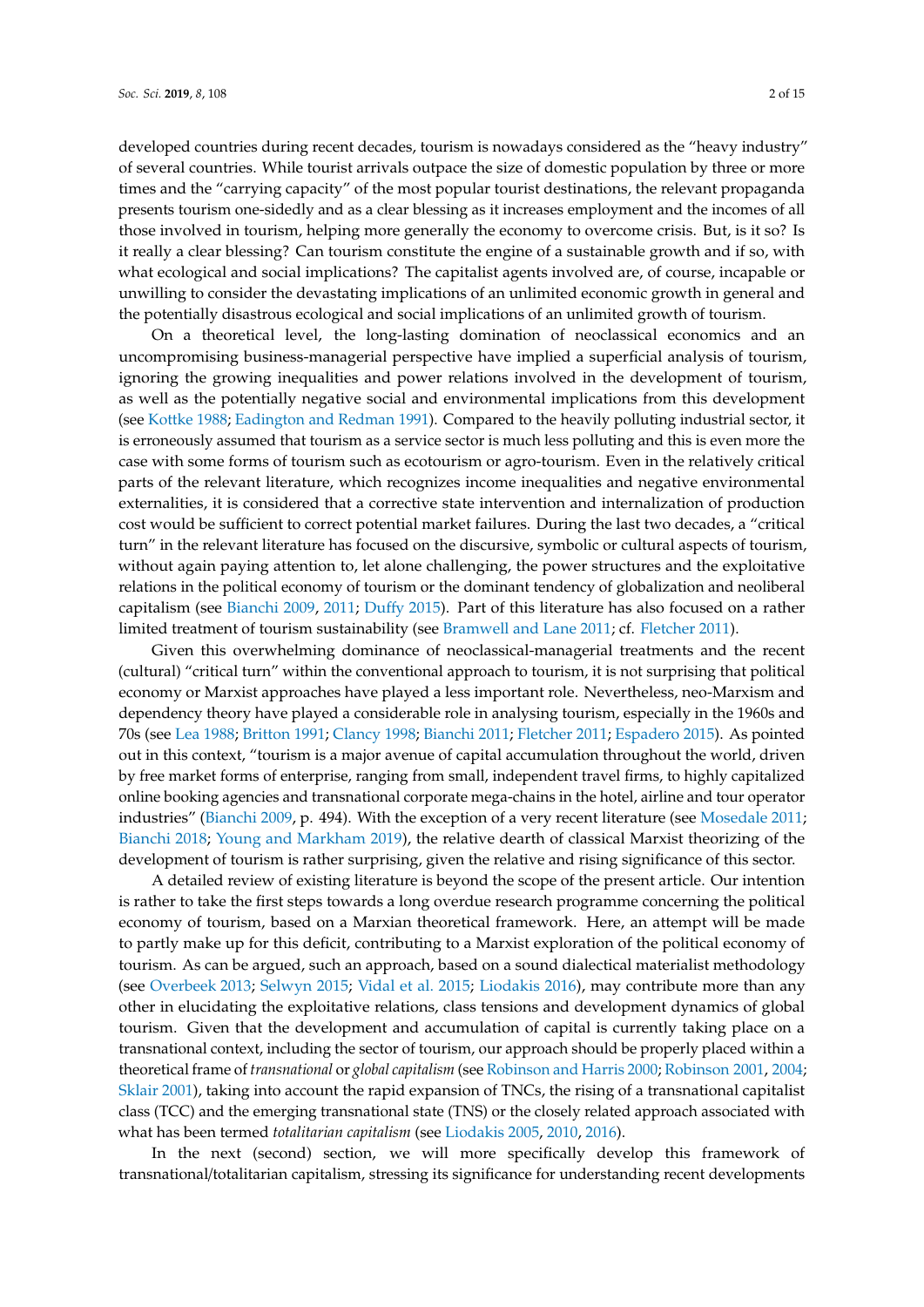in tourism. Based on a value-theoretical approach, we will explain the significance of the capitalist mode of production and its implications for value production and appropriation on a global scale, as well as for economic growth in general and the rapid growth of tourism in particular. We will further stress the particular features of the tourist sector and will also analyse the role of the (national and transnational) state and competitive markets in the ongoing process of primitive accumulation, in the production and exploitation of space (including ecological resources) by capital and in the uneven and combined development of capitalism and tourism on a global level. Then, taking into account a common invocation of the growth of tourism as a way to cope with economic crisis, we will examine in Section [3](#page-6-0) the relationship between tourism and economic crisis by focusing on the potential increase of market demand, through the expansion and growth of tourism related economic activity and more pertinently on the implications of tourism as a counteracting factor against the increasing pressure from an over-accumulation crisis. In Section [4,](#page-8-0) we will draw from Marx's theory of ground rent to briefly explore the ways in which capital, based on private property relations and utilizing a combination of natural, geographical and cultural characteristics of space, can extract and appropriate rent, in the form of super-profits, from a variety of tourism related economic activities. In Section [5,](#page-10-0) we briefly analyse some of the ecological and social implications of the rapid growth in tourism to conclude that its ecological impact is far more important than is commonly considered, that the growth of tourism, instead of contributing in offsetting the current crisis, is rather fuelling an exacerbation of crisis and that, contrary to what is usually conceived, the currently rapid development of tourism implies even greater inequalities and instability on a global scale. Section [6](#page-11-0) ends up with some concluding remarks.

#### **2. Transnational Capitalism, Value Production and Tourism Development**

This section is an attempt to outline a theoretical framework helping to understand the development of tourism within a broad ecological context and a rapidly globalizing economy and how this development has contributed to the specific unfolding of a transnational political economy.

As is familiar, the currently prevailing capitalist mode of production (CMP) is based on generalized commodity production for profit. The materiality itself of the commodities produced is not essential. As [Marx](#page-13-13) [\(1967,](#page-13-13) vol. I, p. 35) points out, "A commodity is ... an object outside us, a thing that by its properties satisfies human wants of some sort or another. The nature of such wants, whether, for instance, they spring from the stomach or from fancy, makes no difference." In the case of tourism, the product produced is a variety of commodified services, which, as services rendered to persons, are produced at the point of consumption. The difference with other sectors of production is that, the products of other sectors may satisfy some kind of biotic consumption need which may be saturated after a point, while the services provided by tourism mostly satisfy some subjective or cultural need and these needs may apparently expand without limit. It seems, therefore, that an unlimited demand for the tourist product can be ensured, provided that there is enough income to support it. As Marx notes, at the same time, the capitalist production itself "requires the production of new consumption . . . Firstly quantitative expansion of existing consumption; secondly creation of new needs by propagating existing ones in a wide circle; thirdly, production of new needs and discovery and creation of new use values" [\(Marx](#page-13-14) [1973,](#page-13-14) p. 408).

The aim of capital at profit maximization can be realized only through the exploitation of labour power and the accumulation of surplus value (profits), which constitutes the most significant engine of economic growth, an inherent imperative of capitalism. Although capital can always be invested at home, economic growth inevitably implies an outward expansion as capital constantly seeks the best possible conditions for its profitability (see [Marx](#page-13-13) [1967,](#page-13-13) vol. III, p. 256). In this continual search for the best conditions for the export of commodities or for investment, capital surpasses all barriers and does not recognize any national borders (see [Marx](#page-13-14) [1973,](#page-13-14) p. 524; [Harvey](#page-13-15) [2001a,](#page-13-15) pp. 243–44). It is in this sense that Marx points out that, "the tendency to create the *world market* is directly given in the concept of capital itself" [\(Marx](#page-13-14) [1973,](#page-13-14) p. 408). Here we have the fullest expression of capital as a social relation reflecting a self-expanding value. In recent decades, the expansion and further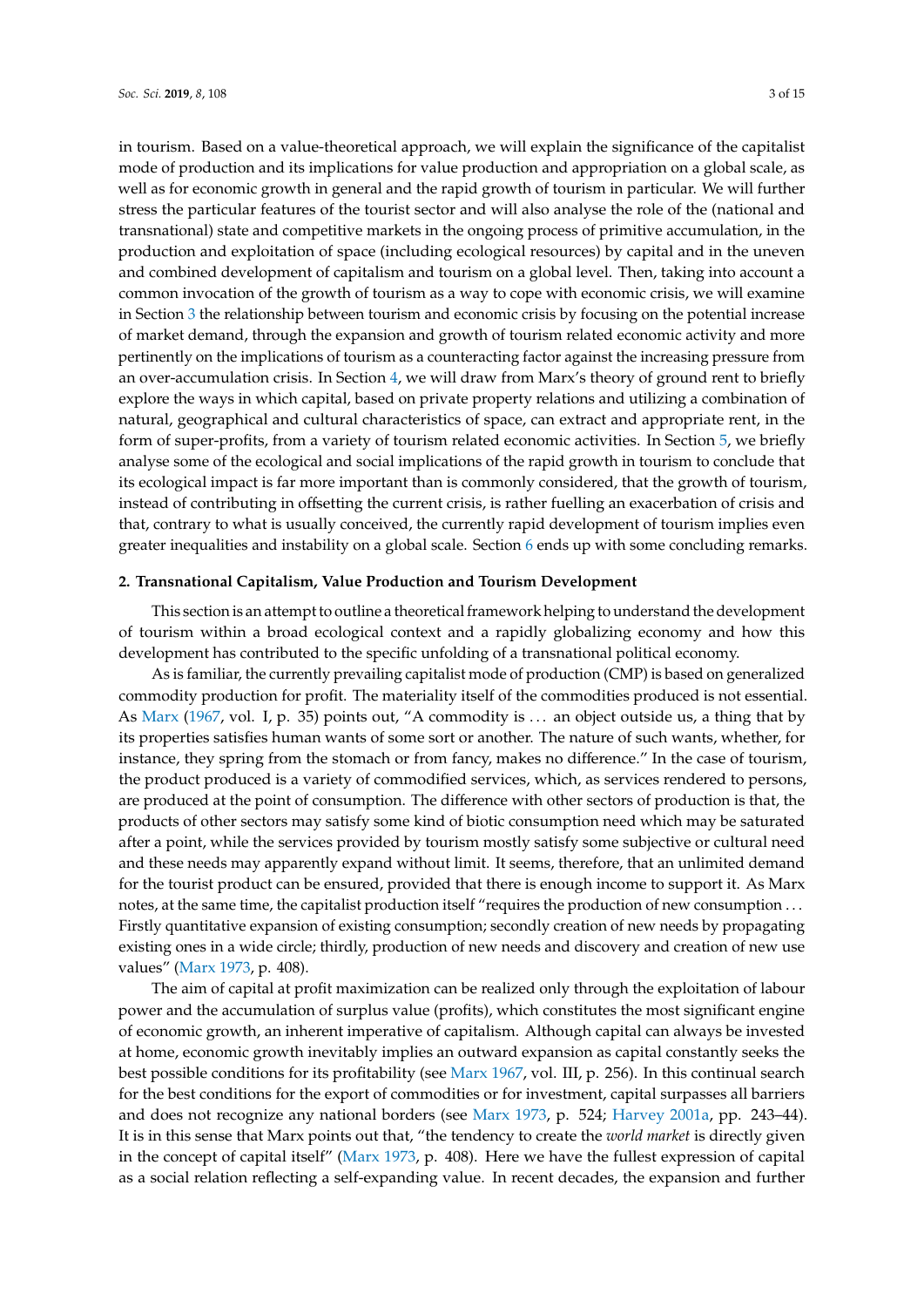development of the world market, the rapid expansion of TNCs, the increasing over-accumulation of capital in the most developed countries, significant innovations in transportation and communication technologies (TCTs) and the growing significance of transnational accumulation have led to a rising tendency for globalization and created a qualitatively new stage in the development of capitalism that we have called transnational or totalitarian capitalism. The latter term is meant to imply, not only an unprecedented increase in the concentration and centralization of capital, with concomitant consequences regarding a rising social authoritarianism, but also the totalizing tendency of capitalism to colonize all aspects of social life and expand into almost every nook and corner of the global economy (see [Liodakis](#page-13-12) [2010,](#page-13-12) pp. 25–26). As already noted, from this transnational expansion and accumulation of capital tends to arise a TCC and a transnational superstructure in the form of an emerging TNS, along with a relative decline and significant reconfiguration of national state functions. The TNS and the still active national states feed back into the transnational integration and accumulation process, even if through a highly uneven development and a varying manner and intensity of regulation.

We may argue that the rapid development and globalization of tourism during recent decades has played an active and very significant role in this transnationalization process, in the constitution of a TCC and the emergence of TNS. Because of the particular features of the tourism sector, with a prominent role of geographical space and of the means of transportation and communication and seeking to offer newer and ever-expanding experiences (including geographical, gastronomic and cultural), the economic agents of this sector, perhaps more than any other sector, have greatly contributed in the deregulation of national states and the imposition of privatization policies and trade or service liberalization, creating simultaneously the need for some supranational regulations and a TNS (see [Bianchi](#page-12-2) [2011\)](#page-12-2). As pointed out, "[t]ourism ... does not just reflect the growth of neo-liberalism but has been central to the construction of the class settlement that brought these changes about" [\(Eisenschitz](#page-12-9) [2016,](#page-12-9) p. 111). As [Derber](#page-12-10) [\(2002,](#page-12-10) p. 75) notes, alliances between big tourist firms create "a genuinely global, corporate-dominated governing elite uncoupled from nationality . . . [that is] truly unprecedented." In other words, tourism has pushed towards the emergence and domination of neo-liberalism and has also benefited from neoliberal policies for its rapid growth and transnational expansion. Capitalist interests invested in tourism have, among else, persistently pushed for a deregulation of labour markets and a loosening of rules concerning environmental protection. The global expansion and growth of tourism encompasses parts of several other sectors (construction, agricultural and food production, loan and credit mechanisms, commercial handling, etc.), a variety of commodity and value chains concerning all these sectors and both productive and circulation activities within this sector (see [Clancy](#page-12-6) [1998;](#page-12-6) [Selwyn](#page-13-16) [2016\)](#page-13-16). It should be noted that the transportation and communication activities involved constitute an important part of the productive activities of the sector (see [Marx](#page-13-13) [1967,](#page-13-13) vol. II, p. 52; [Harvey](#page-13-15) [2001a,](#page-13-15) p. 243). As is often stressed, important technological innovations in the means of transportation and communication have greatly contributed, not only to the overall globalization of capitalism but also to the transnational expansion and rapid growth of tourism, leading to a collapsing of space by time and vice versa (see [Marx](#page-13-14) [1973,](#page-13-14) p. 538; [Harvey](#page-13-15) [2001a,](#page-13-15) p. 244; [Das](#page-12-11) [2017\)](#page-12-11). This, in turn, creates the potential for a drastic reduction of circulation costs and turnover times of the capital involved, increasing thus capitalist profitability (see [Harvey](#page-13-15) [2001a,](#page-13-15) p. 244; [Espadero](#page-12-7) [2015\)](#page-12-7). This reduction of circulation costs can be achieved, among else, by exploiting economies of scale (mass tourism), outsourcing practices and utilization of advanced managerial and financial techniques.

The development of world markets since the early stages of capitalism, as well as the current transnationalization and global development of capital, have been always regulated by a continuous mutation of a law of value which assigns value to wage labour utilized in commodity production, while considering the contribution of nature largely as a "free gift" (see [Burkett](#page-12-12) [1999,](#page-12-12) chp. 6). A great diversity is created by national barriers, an intensified unevenness of world capitalism, largely determined by the dynamics of commodity exchange itself and the combined character of this system, encompassing different countries at various levels of development and various forms of production organization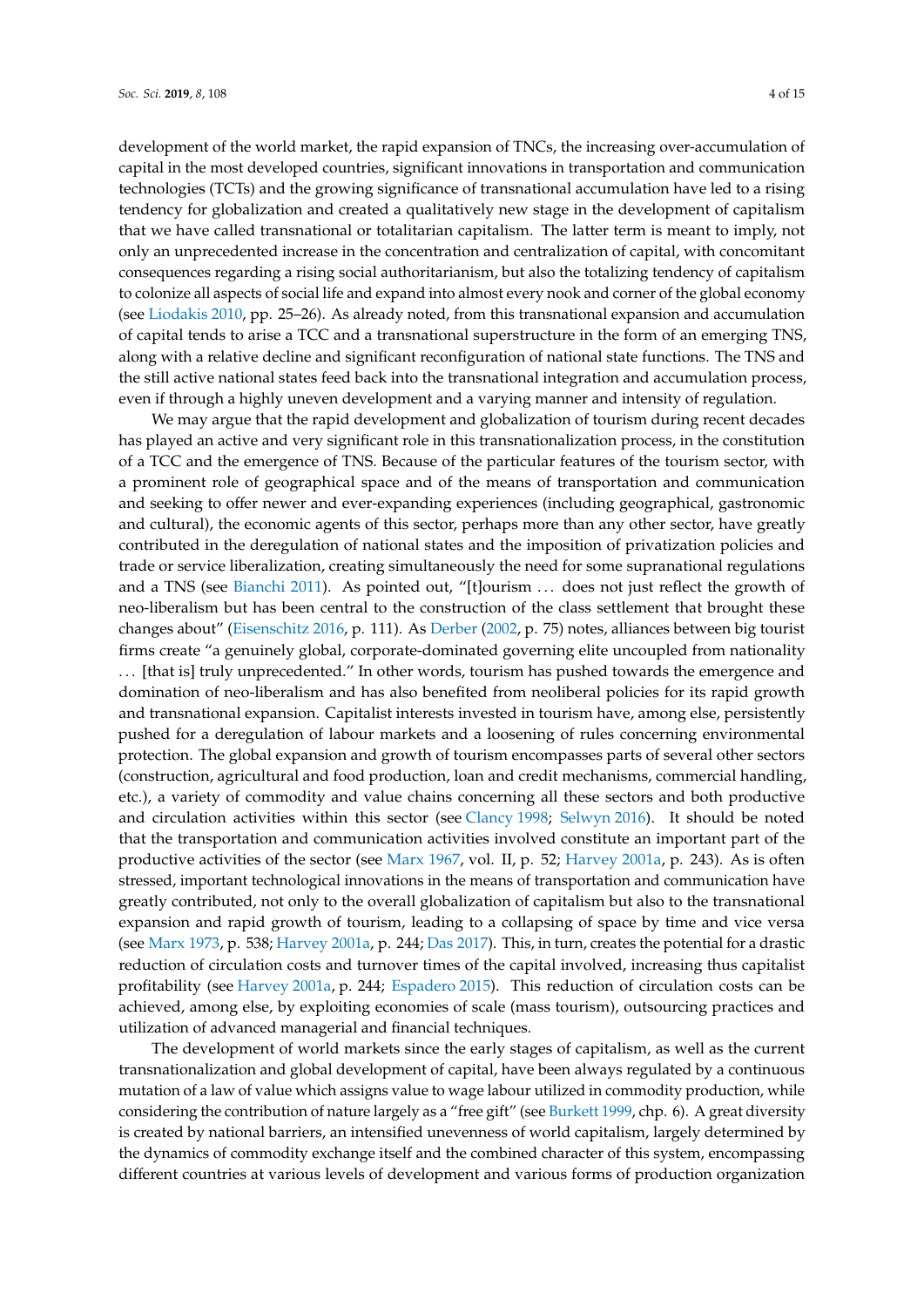(see [Das](#page-12-11) [2017\)](#page-12-11). Despite this diversity, the law of value constitutes a regulating force, unifying this integrated development, assimilating non-capitalist forms of production within the dominant capitalist mode of production and ensuring the expanding reproduction of global capitalism and of the growing tourism sector within it (see also [Selwyn](#page-13-5) [2015\)](#page-13-5). As Marx already points out in the *Theories of Surplus Value* (vol. 3),

Abstract wealth, value, money, hence abstract labour, develop in the measure that concrete labour becomes a totality of different modes of labour encompassing the world market. . . . But this is only possible on the basis of foreign trade and the world market. This is at once the pre-condition and the result of capitalist production. (cited in [Harvey](#page-13-15) [2001a,](#page-13-15) p. 256)

What is meant here is that different forms of concrete labour (with varying characteristics), employed in different branches of production, end up, through commodity production and exchange, to be transformed into a commensurate (homogeneous) abstract labour which counts only quantitatively and constitutes the essence of value. Obviously, this transformation is also applicable in tourism, where different types of concrete labour employed in various branches of tourism production and in different countries are reduced to a single category (abstract labour) constituting the substance of value. This comes true to an even greater extent with the contemporary highly increased and inter-penetrating commodity and capital flows on a global scale. "The tendency of capitalism, therefore, is to establish a universal set of values, founded on 'abstract social labour' as defined on a global scale" [\(Harvey](#page-13-15) [2001a,](#page-13-15) p. 256). This tendency and the competitive free flow of capital imply, in turn, a worldwide tendency for profit rate equalization, although the rates of labour exploitation may greatly diverge between different countries or regions. Differences in the rates of labour exploitation, combined with value transfers associated with the operation of the law of value, tend to imply a strengthening of the advantage of capital originating in the more advanced countries or regions and this may reinforce the tendency towards uneven development within the tourism sector and in the economy at large.

Considering that the development of capitalism takes place, not outside but within nature, we should take into account the fact that, though nature by itself does not produce value, the natural and ecological conditions may significantly increase labour productivity and hence indirectly contribute in the codetermination of value. The growth and external expansion of capital imply a continuous search for increased resources of raw materials, food, energy and labour. The continued accumulation of capital, thus, depends both on (wage labour) exploitation and plundering of the ecosystem (see [Moore](#page-13-17) [2015\)](#page-13-17). This is particularly the case with tourism, a sector which, perhaps more than any other, is based on a combined utilization of labour and geographical space, including natural or climatic characteristics, ecological sites, social infrastructures and places of a historical or cultural interest attracting tourism. As [Harvey](#page-13-15) [\(2001a,](#page-13-15) pp. 248–49) has argued, the growth and external expansion of capital implies a production of space in a specific manner and then its utilization for the improvement of its conditions of valorisation. In the case of tourism, this takes place in the form of developments in the means of transportation and communication (T&C), the construction of airports and other T&C infrastructures, hotels, tourist resorts or other tourist facilities and changes in land use. The state is often pressed to provide a good part of these infrastructures for capital. And, as becomes clear, the accumulation of capital in the tourism sector is largely determined by a sheer exploitation of wage labour (and often of informal, immigrant or slave labour) in the sweatshops of tourism and the extensive free appropriation of non-commodified labour, social or cultural resources and non-human nature (ecological resources). The accumulation of capital, therefore, takes place on the ground of new, continually expanding frontiers of commodification, resource appropriation and ever-new tourist destinations (see [Moore](#page-13-18) [2017,](#page-13-18) [2018\)](#page-13-19).

The uneven development of capitalism and tourism alike, implies that the (transnational) operation of the law of value involves extensive unequal exchanges and value transfers, which may arise from differences in the level of development and the organic composition of capital (and hence in labour productivity) within the capitalist mode of production or from the appropriation of labour in the form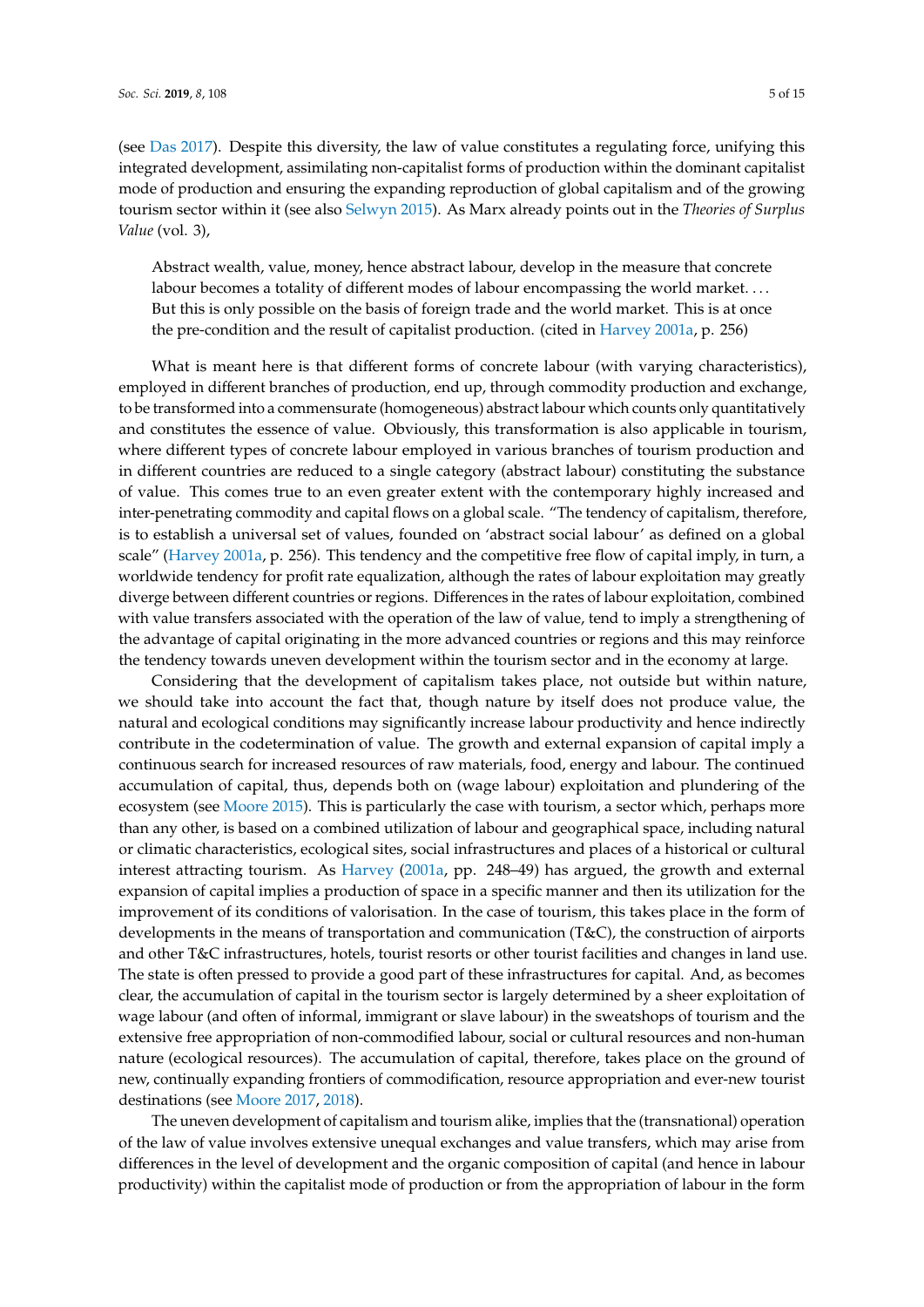of use values from non-capitalist forms of production (see [Marx](#page-13-13) [1967,](#page-13-13) III, p. 328; [Harvey](#page-13-15) [2001a,](#page-13-15) p. 256; [Andreucci et al.](#page-12-13) [2017\)](#page-12-13). Such unequal exchanges or value transfers may arise from wage differences, between developed and less developed countries, greater than corresponding productivity differences or from unpaid labour (e.g., household labour) and a monopsonistic depression of prices of commodities or services provided by non-capitalist forms of production to the tourism sector. These unequal exchanges and value transfers may take place between countries but they ultimately benefit the capitalist class involved, while leading to a further intensification of the unevenness of capitalist development.

Neoliberal states but also the emerging TNS, strive to provide the most favourable conditions for the investment and accumulation of capital in the tourism sector. As the competitive conditions of the sector do not allow collective action, it is only the state that can partly protect the environment, regulate tourist behaviour and coordinate development so as to prevent over-passing regional carrying capacities [\(Eisenschitz](#page-12-9) [2016\)](#page-12-9). National states, moreover, promote and implement neoliberal policies of deregulation, privatization and economic liberalization, provide or encourage the extension of ample loans and credits to capitalists operating in tourism and create all those infrastructures (whether material or social) which are mostly captured and utilized, as positive externalities, by the capital invested in tourism. Some relevant examples may concern the infrastructures required for winter sports, the organization of athletic meetings (e.g., the Olympics) or various local festivities (carnivals, etc.). The TNS, through its various mechanisms, also promotes multilateral agreements and policies for the liberalization of trade and services or for the safety of investments and provides big loans for relevant infrastructures. Along with particular national states, they also encourage or facilitate land deals and water grabs for big investments (see [Sassen](#page-13-20) [2013;](#page-13-20) [Eisenschitz](#page-12-9) [2016\)](#page-12-9). The extensive land grabbing recently, aiming at the utilization of land for food and energy production or for the realization of big investments in tourism, is an evidence of a deep-going transnational integration of capitalism. One could mention here, for example, cases of land grabs for tourism, such as Loliondo in Tanzania [\(Gardner](#page-13-21) [2012\)](#page-13-21), Bali [\(TNI](#page-13-22) [2018\)](#page-13-22) and Cavo Sidero in Crete, where a British company signed a long-term contract for land and tourism development on an extensive area including an ecologically fragile and protected eco-system (see also [Apostolopoulou and Adams](#page-12-14) [2015\)](#page-12-14). These policies by the state (and the TNS), together with market competition, contribute to important processes of primitive accumulation or processes of *accumulation by dispossession* according to [Harvey](#page-13-23) [\(2005\)](#page-13-23) and thus to the expansion and domination of the CMP in almost all spheres of economic activity. Despite this totalizing tendency, however, there are good reasons for a still considerable part of productive and reproductive activities to remain external to the CMP insofar as the latter can freely appropriate use values relevant to tourism from such non-capitalist activities. The increasing competition, apart from its implications for environmental externalities, also leads to an increasing concentration and centralization of capital in tourism, including important transnational mergers and acquisitions. But again, there are good (systemic) reasons for dispersion or decentralization of tourism providers and a huge number of small accommodation units, insofar as the big (capital intensive) firms of mass tourism may pump part of the surplus value produced by small and labour intensive units. Despite this dispersion, concerning both circulating and productive activities as well as all value chains within this sector, the recent innovations in the TCTs allow a horizontal and vertical coordination of all these activities and economic units, as well as a centralized control by big tour operator companies, such as the German TUI and the British Thomas Cook.

Despite the extensive transnationalization of capitalism, there are currently some trends tending to reinforce the role of nation-states and national development. In what concerns tourism, great efforts are usually made in many countries to increase the competitiveness of national tourism and, despite the already rapid growth of tourism, there is an extensive, costly and often indecent (and rather begging) campaign to advertise and promote local or national tourism in order to increase tourist arrivals even further and without limit. An effort is also made to extend the tourist season and diversify tourism according to natural and cultural/historical characteristics of each country (summer tourism for pleasure, winter sports tourism, ecotourism, etc), so as to better utilize relevant investments and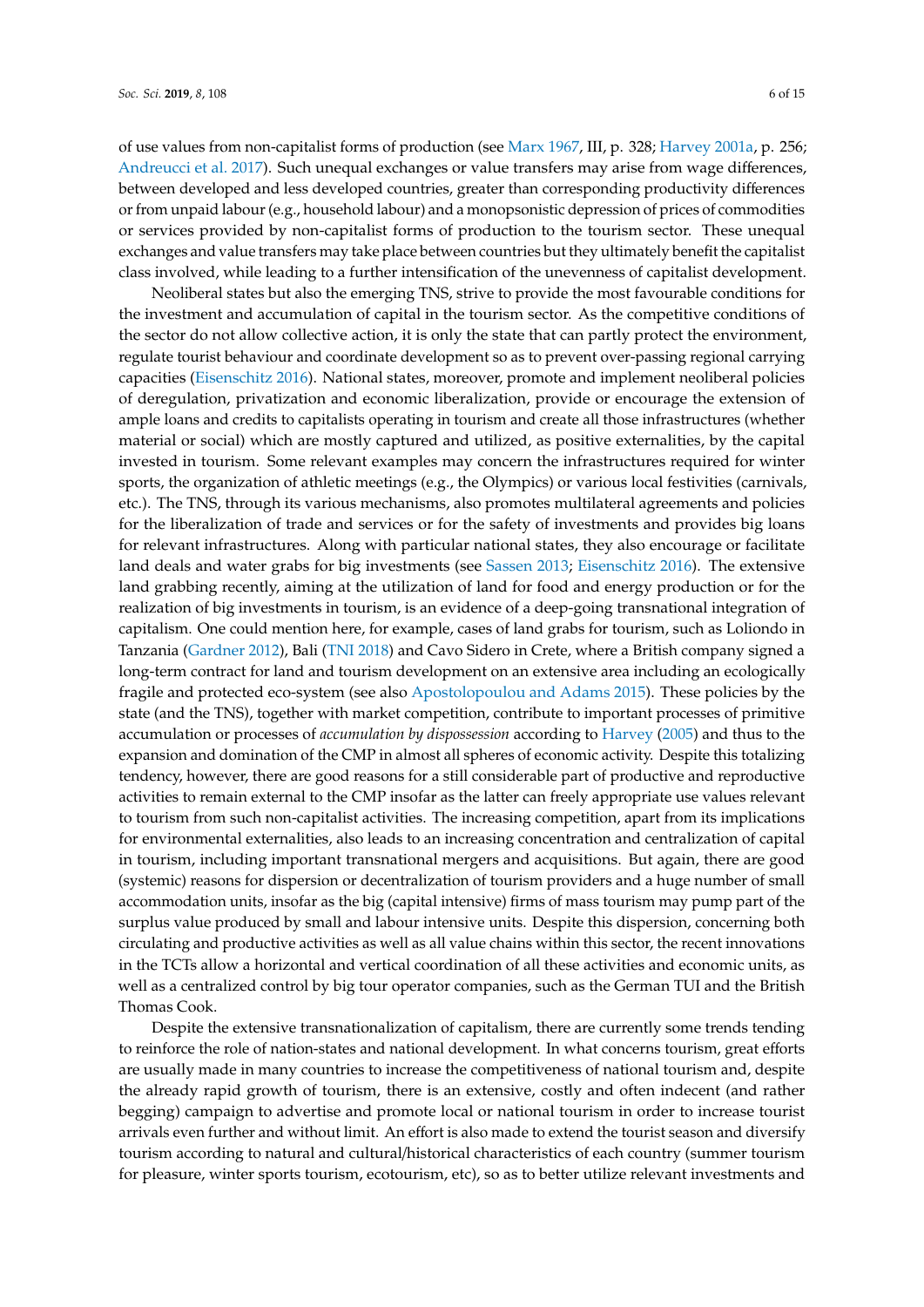increase revenues from tourism. Based, either on neoliberal policies or on a presumably "progressive nationalism," these development perspectives often hinge around a so-called "developmental state." They assign a central coordinating role to the state, attempting to promote economic nationalism and an autonomous development of the national economy and its main sectors, including the tourism sector. There are even some Marxist variants of this "developmental state" perspective. Such "developmental" approaches tend to idealize state capitalism and misconceive the presumable autonomy of the state *vis-a-vis* both the domestic economy and the global capitalist system. At the same time, "[t]hey tend to neglect the contradictory and conflict-ridden capitalist characteristics of the developmental state and state-led development' [\(Song](#page-13-24) [2013,](#page-13-24) p. 1258). Yet, 'the nationalistic and statist mode of development is one of the forms in which the capitalist mode of production—that is, capitalist

exploitation—expresses itself in a seemingly 'class-neutral,' fetishistic form" [\(Song](#page-13-24) [2013,](#page-13-24) p. 1271). This trend is often manifested with large scale modernization projects or long-term contracts of land

grabbing for tourism development. We should also stress the ideological premises and implications of the rapid growth of tourism during recent decades. Apart from increasing incomes and a rising standard of living, there are also important social and ideological conditions which contribute to this rapid growth of tourism. The massive urbanization and the extensive alienation of working people tend to lead to a pressing need for an escape from the dull or repressing conditions of everyday life and a search for leisure and new exotic and rejuvenating experiences. Tourism, in a variety of different forms, promises to fulfil this dream of an escape. It is on the basis of this increasing need that capital develops its activity, by offering commodified services and tourist packages, in order to make and accumulate profits. It can also be argued that, the recreation of labour forces through tourism, the temporary detachment from reality, the induced individualism and, more significantly, the vanity and illusion of freedom associated with the choice of a tourist trip may lead to a co-optation of many working people (as consumers) and to an easy acceptance of the dominant neo-liberalism and ultimately of the status quo itself. However, the growth and global expansion of tourism has implied a transformation and commodification of landscapes and hospitality, while the massive development of tourism and standardization of tourist packages, to take advantage of economies of scale and reduce costs, have led to a construction of huge hotels and cruise ships, leading to impersonal relations and alienating conditions. All these conditions, together with an increasing exploitation of labour within tourism itself, tend again to increase rather than reduce alienation, while the uniformity and environmental degradation resulting from massive, commodified and standardized tourist services tend to undermine the distinctiveness and attractiveness of particular tourist destinations and hence the profitability and potential accumulation of capital operating in this sector. In this sense, it might be said that the tourism developed under capitalist conditions is rather self-defeating and the sector itself tends increasingly to become self-destructing.

#### <span id="page-6-0"></span>**3. Over-Accumulation Crisis and the Development of Tourism**

The development of tourism has often been presented as an outlet for capitalist investment and as a mechanism of increasing aggregate demand capable of pulling out of the deep crisis and capitalist recession currently faced on a global level. It is further argued that, under these conditions, tourism may offer ample opportunities for employment and income and that the production and exchange linkages with other sectors (such as agriculture, construction, transportation, etc.) may induce great potentials for development of these sectors. These arguments, however, are at least overstressed insofar as the employment of labour (let alone the conditions of exploitation) is seriously reduced by large scale and capital intensive investments in tourism (big hotels and huge, technologically automated cruise ships) and insofar as there is a contradictory relation with other sectors, as is the case with agriculture, in terms of land and water use. There is also ample evidence, in less developed countries, showing that "tourism often gradually supplants agriculture as the main revenue-generator and employer" [\(Bianchi](#page-12-2) [2011\)](#page-12-2). But even as a demand-generator sector, tourism has a rather limited potential. The competitive "race to the bottom," in terms of labour exploitation and ecological externalities, leaves only a limited potential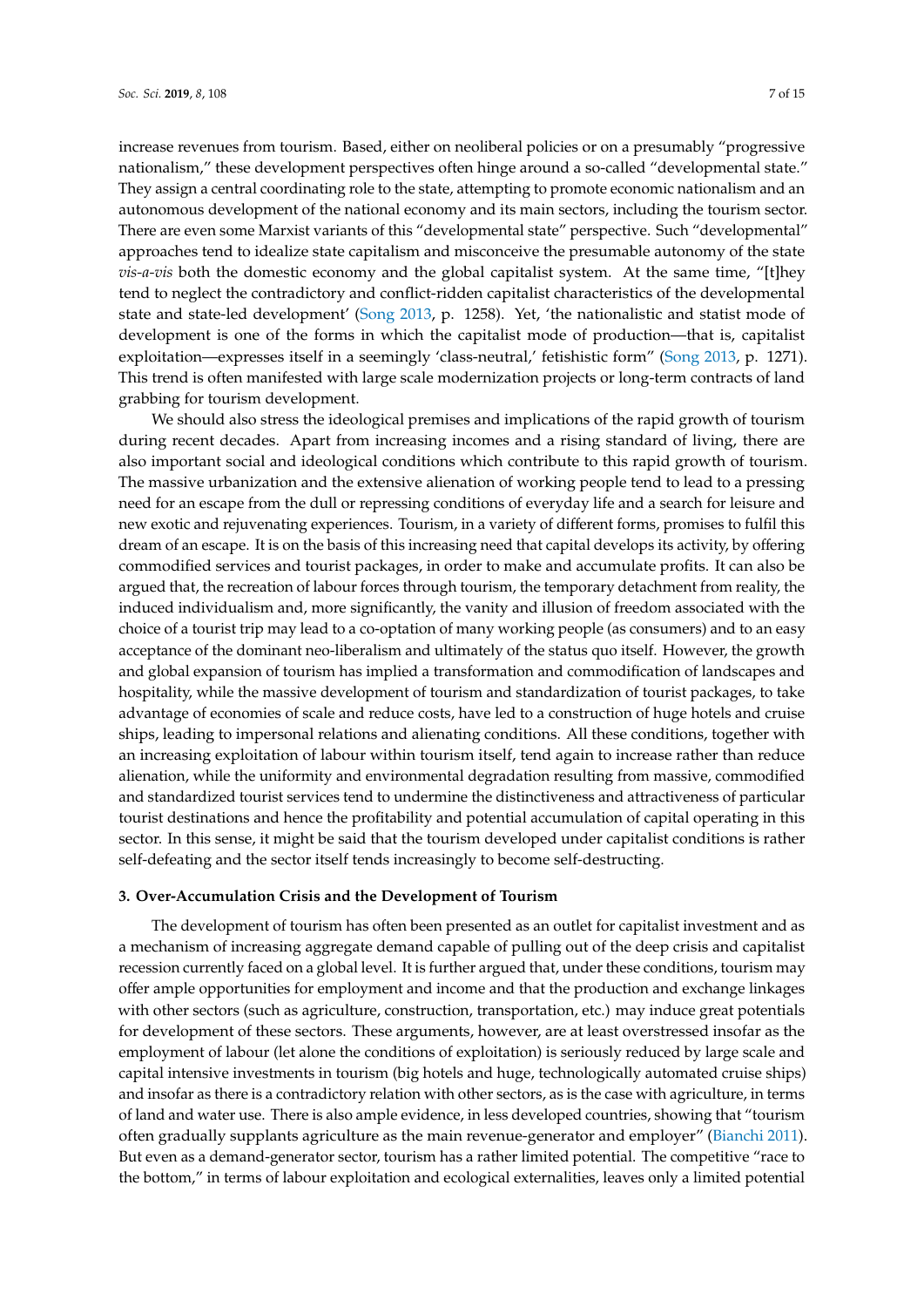mainly for a varying redistribution of aggregate demand to different tourist destinations, while the growth of this aggregate demand, which is often induced by a credit overexpansion, is limited by conjunctural factors (economic activity or income fluctuations) and the potential valorisation of an over-expanded "fictitious capital" in tourism and the relevant credit sectors. Such an over-expansion of fictitious capital may be related to real estate (increasing land prices) or financial and productive activities associated with tourism development and an expectation of future profits, which however may never be realized. It seems, therefore, that a "Keynes solution" may not be effective either on a national or a global scale [\(Smith](#page-13-25) [2013\)](#page-13-25).

If we take into account the historical coincidence of the lasting over-accumulation crisis since the early '70s and the rapid growth of tourism since then, it is perhaps more interesting to consider whether the growth of tourism has functioned as a potential counteracting tendency or strategy, against the over-accumulation of capital. Marx analysed the law of the tendency of the rate of profit to fall in the third volume of *Capital*, where he also considered a number of potential counteracting tendencies including foreign trade [\(Marx](#page-13-13) [1967,](#page-13-13) III, p. 237). As [Harvey](#page-13-15) [\(2001a,](#page-13-15) p. 249) points out, Marx expects that "foreign trade may counteract the tendency to a falling rate of profit because it cheapens the elements of constant capital as well as necessities and so permits a rising surplus value to be appropriated. But since this raises the rate of accumulation, it merely hastens the fall in the rate of profit in the long run." In this sense, foreign trade merely "transfers the contradictions to a wider sphere and gives them greater latitude" [\(Marx](#page-13-13) [1967,](#page-13-13) II, p. 408). One might think that, more or less, the same applies in the case of tourism, in as much as tourism concerns the export of relevant services. A number of researchers have already started examining this possibility (see [Espadero](#page-12-7) [2015;](#page-12-7) [Eisenschitz](#page-12-9) [2016;](#page-12-9) [Das](#page-12-11) [2017\)](#page-12-11) but there is a need here to consider this case further.

One would think that tourism as a service sector may be characterized by a lower organic composition of capital and the global expansion of tourism to less developed countries, where the material and technological development is lower, would imply a still lower organic composition of capital for the global tourism sector. However, a closer consideration indicates that this is not most likely the case, if we consider the heavy investments in constant (fixed) capital concerning airports and other transportation and communication infrastructures, transportation means (aircrafts, big cruisers and car rentals), hotels and other tourist facilities and all the raw materials required for these constructions. The intensified competition necessitates a continuous process of technological innovation in all chains of the tourist industry and this raises the organic composition of capital, increases labour productivity while rendering wage labour partly superfluous and also tends to downward press the average rate of profit. As noted by [Harvey](#page-13-15) [\(2001a,](#page-13-15) p. 247), "[c]apitalist development has to negotiate a knife-edge path between preserving the values of past capital investments in the built environment and destroying these investments in order to open up fresh room for accumulation." One further reason for a high and rising organic composition of capital (OCC) in this sector has to do with the particular pattern of tourism as it develops under present capitalist conditions and more specifically its concentration and conglomeration mainly in the already developed countries and especially in Europe (see [Peeters and](#page-13-26) [Landr](#page-13-26)é [2012;](#page-13-26) [UNWTO](#page-14-2) [2018\)](#page-14-2). Eisenschitz notes some additional factors reinforcing this argument of a rising organic composition and a falling profitability of capital in the tourism sector. They concern the fact that this sector usually attracts risk-averse and mainly asset-backed investments, as well as the rising land prices, especially in established locations or as a result of credit-fuelled speculation on land and property prices. It is accordingly concluded that "[t]he prevalence ... of property in tourism investment suggests that the [counteracting tendencies] will be frustrated and the rate of profit will remain depressed" [\(Eisenschitz](#page-12-9) [2016,](#page-12-9) p. 119).

A presentation of empirical evidence regarding the increasing OCC in the tourism sector may be necessary but is beyond the scope of this research effort. At any rate, an explication of the causal links and of the dialectical determination of the relevant phenomena is probably more useful than an empiricist treatment based, as is often the case, on inappropriate and grossly unreliable statistical data.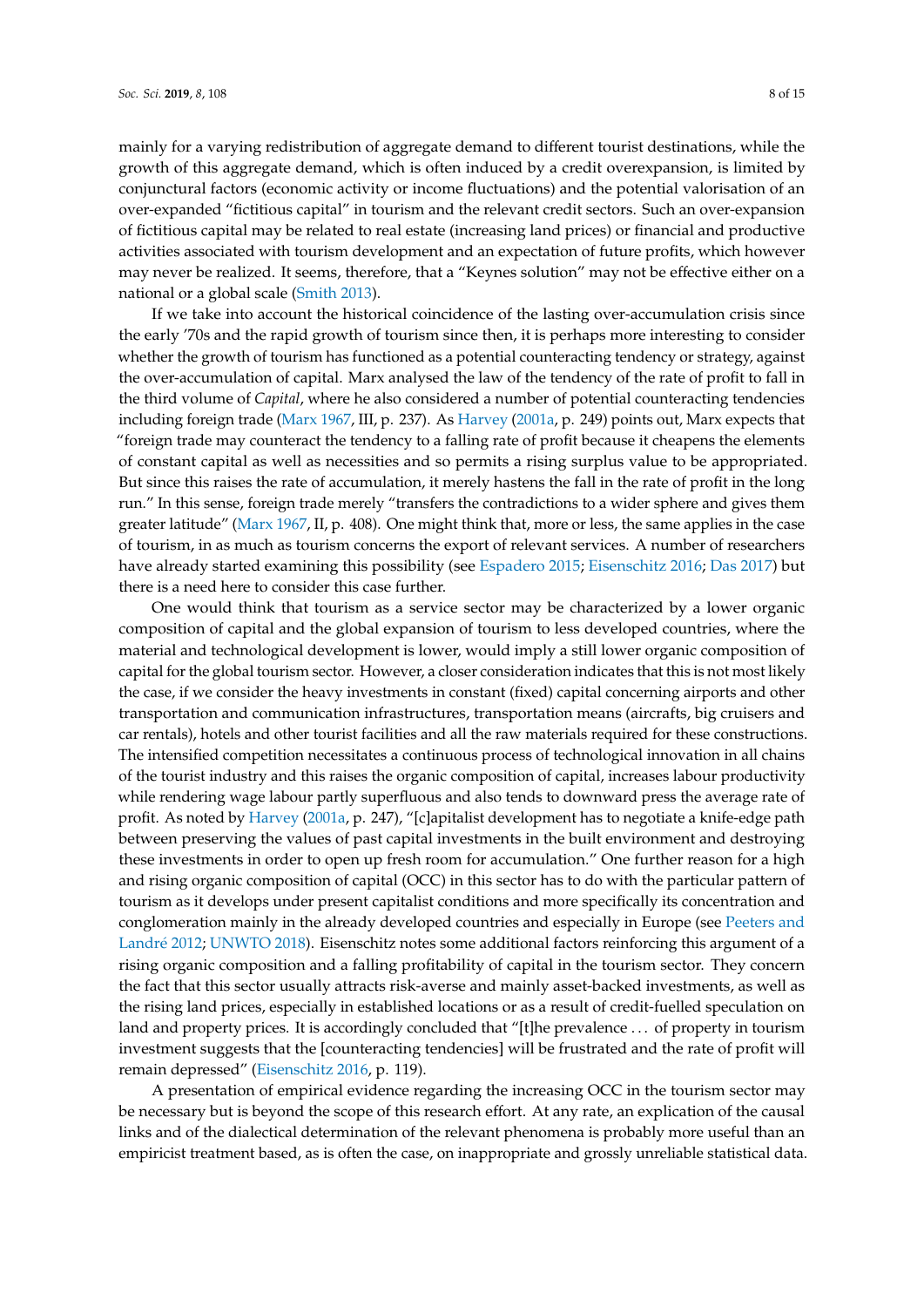The problem may be due, partly, to the fact that extensive infrastructures (fixed capital) utilized by capital in tourism are registered in the statistical categories of other sectors.

It should further be noted that, insofar as a massive development of tourism tends to exhaust and degrade un-capitalized nature and the ecosystem on which capital draws freely to increase labour productivity and the profitability of capital, tourist firms are obliged to substitute different and more capitalized methods to make tourism attractive. This, however, increases production costs and reduces the profitability of capital in tourism.

It seems, therefore, that the growth of tourism cannot function effectively as a counteracting tendency to cope with the intensifying over-accumulation crisis of capitalism. It may offer some occasional or temporary space for the accumulation of capital and a partial recovery of its profitability but it fails more specifically to work as a space or time fixing of the deepening crisis of accumulation. On the contrary and apart from other social or ecological implications, it tends to an exacerbation and amplification of this crisis on a global scale (see also [Espadero](#page-12-7) [2015\)](#page-12-7).

## <span id="page-8-0"></span>**4. Tourism and Rent Extraction and Appropriation**

Rent extraction and appropriation from tourism has been rarely examined in the relevant literature and this is paradoxical, given its particular significance for a rising sector of economic activity such as tourism. Only a few contemporary Marxists have touched upon or partly analysed this issue (see [Harvey](#page-13-27) [2001b;](#page-13-27) [Eisenschitz](#page-12-9) [2016;](#page-12-9) [Andreucci et al.](#page-12-13) [2017\)](#page-12-13). Marx himself analysed extensively his theory of ground-rent in the third volume of *Capital* but mainly in relation to agriculture and mining and not in relation to tourism which was not substantially developed in his time. Nevertheless, we may here argue that we can draw important resources and valuable insights from Marx's analysis, to apply them in the case of tourism.

The general category of "monopoly rent" is associated with the monopolistic control of a certain resource (or asset) and the implied possibility of imposing a monopolistic price. As Marx clarifies, "[t]he monopoly price of certain commodities would merely transfer a portion of the profit of the other commodity-producers to the commodities having the monopoly price" [\(Marx](#page-13-13) [1967,](#page-13-13) III, p. 861). Concerning the more specific category of ground-rent, Marx stressed that,

The singularity of ground-rent is rather that together with the conditions in which agricultural products develop as values (commodities) and together with the conditions in which their values are realized, there also grows the power of landed property to appropriate an increasing portion of these values, which were created without its assistance; and so an increasing portion of surplus value is transformed into ground-rent. [\(Marx](#page-13-13) [1967,](#page-13-13) vol. III, p. 639)

Referring to the role of *landed property* in particular, in the case of a waterfall, Marx also states that, 'It is not the cause of the creation of such surplus-profit but is the cause of its transformation into the form of ground-rent and therefore of the appropriation of this portion of the profit or commodity-price, by the owner of the land or waterfall' [\(Marx](#page-13-13) [1967,](#page-13-13) vol. III, p. 647). It is clear that much the same applies in the case of tourism.

Although Harvey has elsewhere more specifically analysed the different forms of rent [\(Harvey](#page-13-28) [1982\)](#page-13-28), when he comes to examine the case of local (traditional) production of a brand name product (wine) and the case of tourism he considers only the general case of monopoly rent extraction. Based on the determinant role of private property and, "by invoking the concept of monopoly rent within the logic of capital accumulation," [Harvey](#page-13-27) [\(2001b,](#page-13-27) p. 409) shows that "capital has ways to appropriate and extract surpluses from local differences, local cultural variations and aesthetic meanings of no matter what origin." He focuses on "historically constituted cultural artefacts and practices and special environmental characteristics," emphasizing especially the social, symbolic and discursive elements that lead to the development and accumulation of what is often called "social capital," which make a place or a piece of land unique, particular and attractive for tourism, enabling its owner to appropriate a monopoly rent. As pointed out, the extreme commodification and the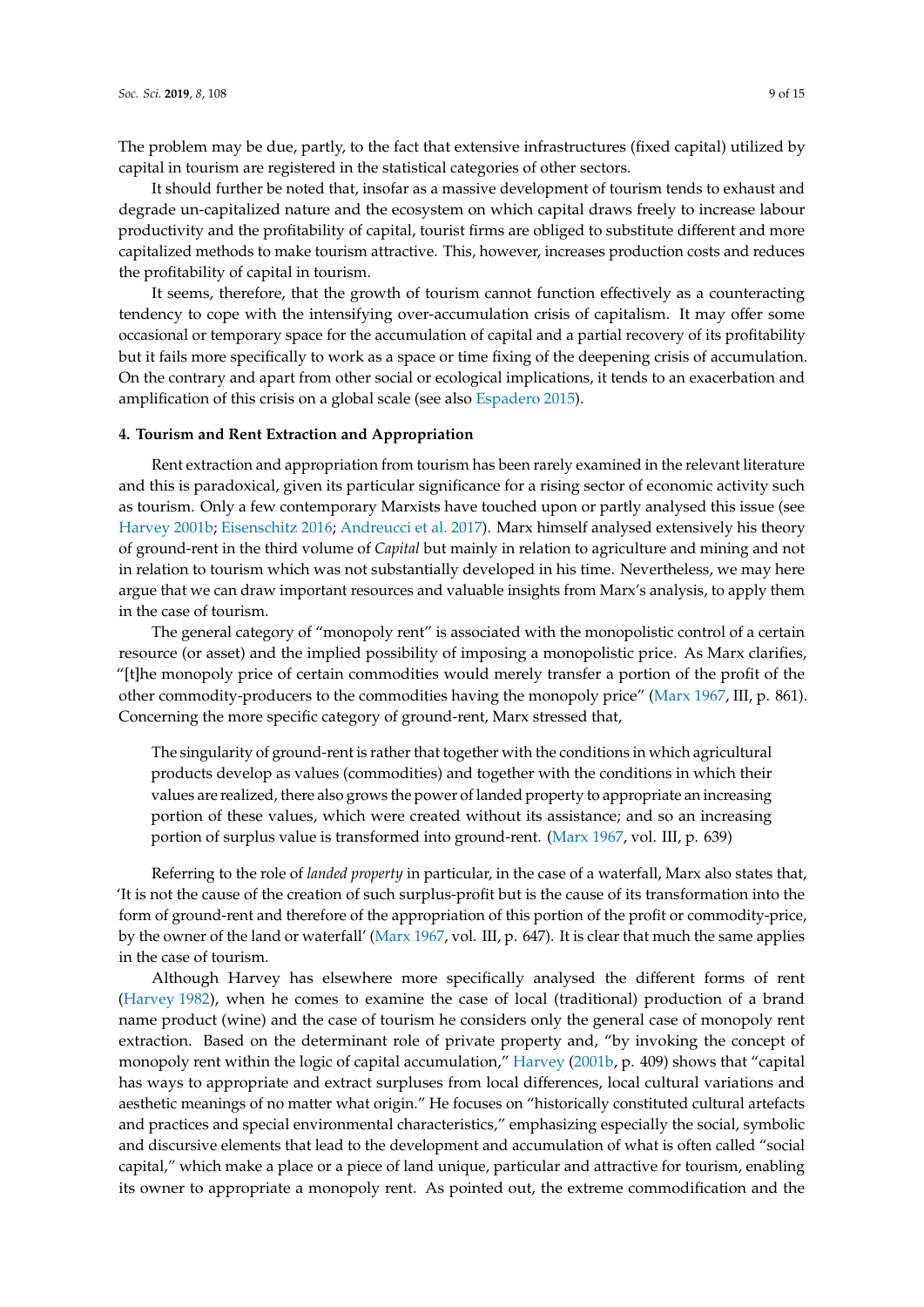concomitant homogenization resulting from a massive tourist development tends to destroy this uniqueness and particularity of a certain place and hence undermines the basis for the appropriation of monopoly rents. It is also added that, "Given the general loss of other monopoly powers through easier transport and communications and the reduction of other barriers to trade, the struggle for collective symbolic capital becomes even more important as a basis for monopoly rents" [\(Harvey](#page-13-27) [2001b,](#page-13-27) p. 405).

There is a need here, however, to distinguish between rents more clearly deriving from monopoly pricing and "ground-rent" proper. As Marx points out,

It must be distinguished, whether the rent springs from a monopoly price, because a monopoly price of the product or the land exists independently of it or whether the products are sold at a monopoly price, because a rent exists. When we refer to a monopoly price, we mean in general a price determined only by the purchasers' eagerness to buy and ability to pay, independent of the price determined by the general price of production, as well as by the value of the products. . . . [In the first case] the monopoly price creates the rent. On the other hand, the rent would create a monopoly price if grain were sold not merely above its price of production but also above its value, owing to the limits set by landed property. [\(Marx](#page-13-13) [1967,](#page-13-13) vol. III, p. 775)

We may here more specifically argue that, apart from the general case of monopoly rents appropriated by capitalists in the tourist industry stressed by Harvey, it is much more pertinent to analyse the case of tourism by using the concept of *di*ff*erential rent* and *di*ff*erential rent of type II* in particular, as analysed by [Marx](#page-13-13) [\(1967,](#page-13-13) III, chps. 38–40). According to this analysis, the differential rent (or differential rent of type I) arises from the degree of fertility of a piece of land, in the case of agriculture or the favourable location of the land, especially in the case of residence and the monopolistic (exclusive) property rights of the owner of the land. These natural characteristics (fertility and location) may increase the productivity of labour and hence the potential of producing surplus value. In the case of tourism, this type of rent may arise from the natural and climatic characteristics of a particular place or landscape, as well as from the location and the historical or cultural significance of the place as a tourism destination. Again, all these features may contribute to increasing labour productivity in tourism, which may be conceptualized in different ways, depending on the particular form of tourism and the specific involvement of labour in the production of relevant services. It can be conceived, for instance, as the number of tourists commuted or accommodated per day, the number of tourist visits carried through per day or the passenger-miles travelled in the transport chain of the tourist industry. The increased productivity of labour, again, creates the possibility of extracting a greater amount of surplus value, which can be partly captured as rent.

The differential rent of type II may arise in close dialectical relation with rent of type I, not merely as a result of favourable location or specific natural and historical-cultural features but largely as a result of capital investments for the construction of relevant infrastructures (transportation, communication, etc.) and all expenses, social efforts and popular participation in organizing festivals and in cultural developments necessary to make a tourist destination attractive. All these investments aim at an even further increase of labour productivity, surplus value production and a potential appropriation of an additional rent, which may be ensured with the monopoly of property rights. These additional rents are essentially appropriated in the form of higher than average rates of profit (super-profits) and as a result of the difference between the prices of the relevant services and the price of production of these services (the regulating prices), encompassing an average rate of profit. It should be clear that this type (II) of rent may co-exist with a differential rent I and also with a general monopoly rent.

The importance of analysing this type of rent appropriation in tourism concerns the illumination of its determinants and its implications for an increased profitability and accumulation of capital, the fact that it sheds light on the sources of the relevant investments (including public investments and popular contributions) and the potential distributional implications flowing from the fact that the capitalist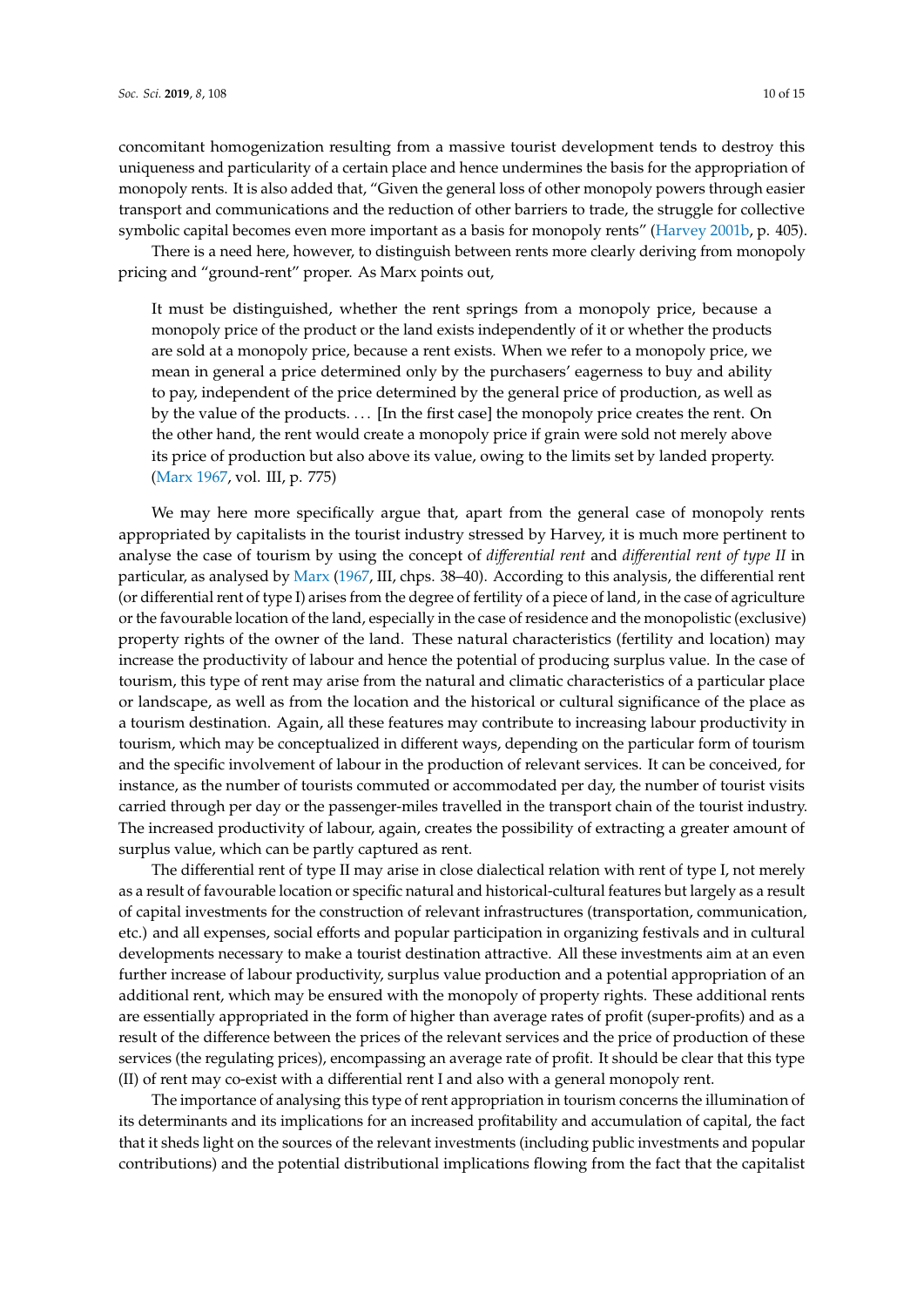agents appropriating such rents on a transnational level are often in a polar social and geographical contradiction with those bearing the cost of the investments required (see also [Andreucci et al.](#page-12-13) [2017\)](#page-12-13).

#### <span id="page-10-0"></span>**5. Ecological and Social Implications of Tourism**

In tourism, as in other sectors, capital, labour and power are deployed *through* nature, as "specifically harnessed natural forces" [\(Marx](#page-13-14) [1973,](#page-13-14) p. 612), to increase surplus value and profits. "Capital is itself co-produced. In turn, it co-produces specific historical natures, albeit under conditions that are full of resistances and frictions to capital's desire for a world of fungible, passive and malleable life" [\(Moore](#page-13-19) [2018\)](#page-13-19).

Despite a blinkered presentation by mainstream media and research, the rapid development of global tourism, under the specific historical and conjunctural conditions of recent decades, has had rather disastrous ecological and social implications. As tourism is based on and draws heavily on nature, the rapid growth of tourism and mass tourism in particular implies an increasing appropriation of natural and social resources, often at no cost and thus it tends to exhaust and degrade these resources and the ecological environment as a whole. This implication is further reinforced as, contrary to a widely accepted assumption, the tourist industry is an energy-intensive and heavily polluting industry. Among else, this is due to the crucial involvement of the transportation sector and the increasing share of aviation in tourist transportation. Currently, this share of air transport exceeds 50 percent of the total transportation of transnational tourism and this percentage, as well as the  $CO<sub>2</sub>$  and other emissions, tends to increase with increasing long distance tourist flights (see [Peeters and Landr](#page-13-26)é [2012\)](#page-13-26). This increasing share of air transportation is associated with competitive pressures and capital's need to reduce turnover times. Even the environmental mitigation policies, focusing on technological improvements such as energy efficiency and transportation modes, may be counter-productive in as much as a rebound effect (the Jevons paradox) may exacerbate the problem, with the growth in aviation outpacing efficiency improvements.

As long as the capitalist mode of production is overwhelmingly dominant and competition among alternative tourist destinations intensifies, the increasing exploitation of both labour and nature entails a rapid degradation and a deepening ecological crisis. The rapid growth of mass tourism in particular, does not only lead to an over-loading of relevant networks of transportation and communication or other municipal services, leading thus to a further ecological degradation and a decline in the quality of life but it also erodes the particularity (distinctiveness) of any tourist destination and thus the premises of a further tourist development. There is a recently increasing awareness that "over-tourism" may have detrimental social and ecological implications concerning popular destinations of urban or summer tourism, as is the case with cities like Barcelona, Dubrovnik, Venice, Amsterdam, Berlin, et al. or some of the Greek islands such as Crete, Rhodes, Corfu, Mykonos and so forth (see [UNWTO](#page-14-3) [2017\)](#page-14-3). It is also remarkable that rapid climatic changes can be considered partly as a result of tourism growth but also they bear in a rather complex way upon some of the crucial premises of tourism. Under these conditions, it is clear that the mode and pattern of tourism development is clearly unsustainable (see [Fletcher](#page-13-1) [2011;](#page-13-1) [Peeters and Landr](#page-13-26)é [2012\)](#page-13-26) and this holds true from both an ecological as well as a social standpoint.

From a social standpoint, the rapid growth of tourism, the associated processes of class differentiation and primitive accumulation, the increasing exploitation of labour and the unlimited appropriation of nature involved, imply increasing inequalities and class tensions on both a national and transnational level (see [Andreucci et al.](#page-12-13) [2017\)](#page-12-13). It can be said that tourism development is involved in a vicious circle insofar as the ruins of capitalism and neo-liberalism, in the form of an increasing alienation and social frustration, constitute the premises of tourism development, while this development itself tends to further reinforce these phenomena. As [Eisenschitz](#page-12-9) [\(2016,](#page-12-9) p. 117) points out,

The more unequal the society, the more people's status is undermined and the more fashion goods, such as tourism, are consumed to regain it. This is an unstable position since there is no limit to it; markets will continually create new mixes of destinations, activities and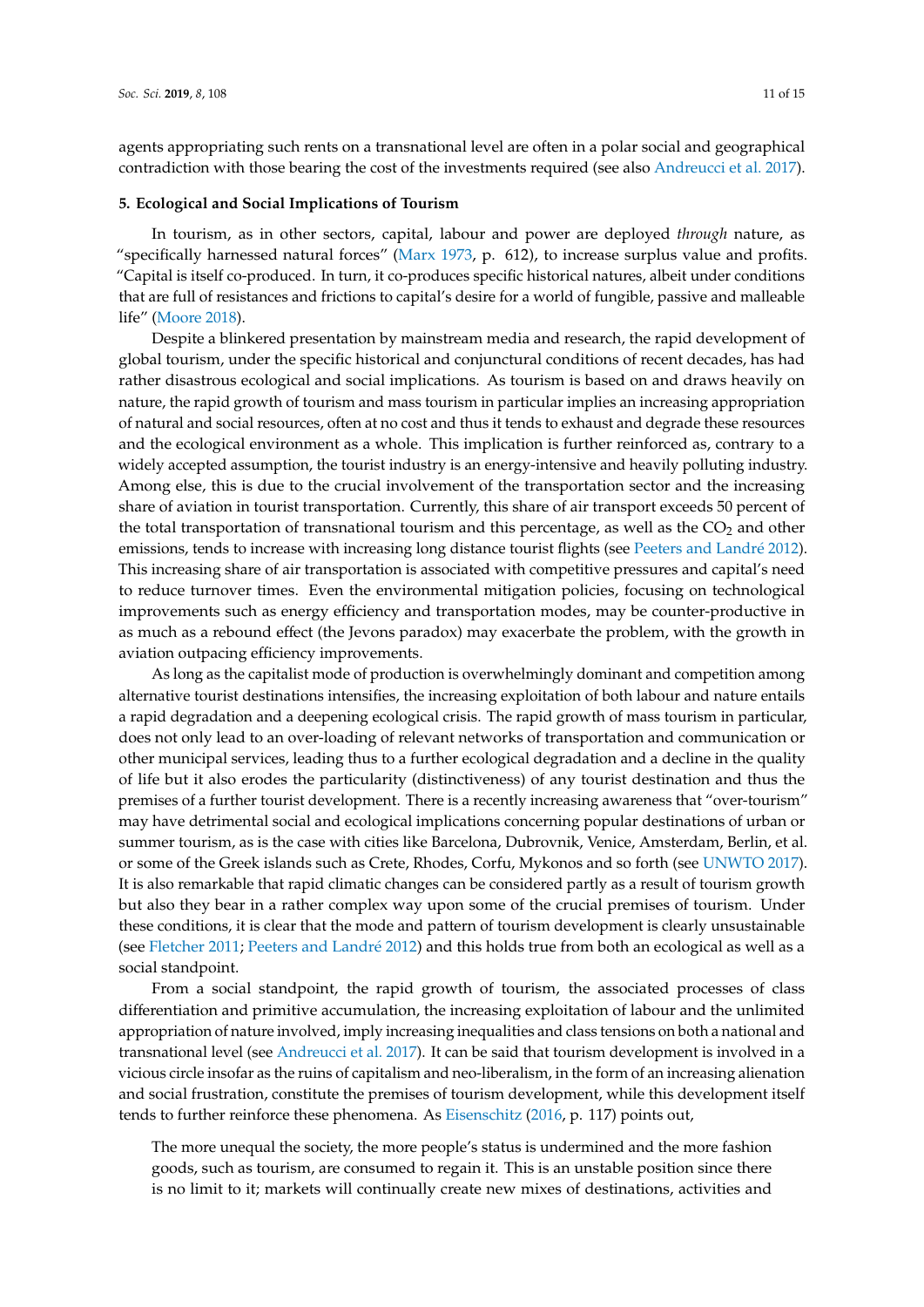accommodation that is marketed to appeal to the aspirational, the dissatisfied and those who feel a loss of status. This sort of tourism validates high levels of inequality and class differentiation, normalising these differences both in their own societies and in the contrast between the tourist and their poor hosts.

It seems, therefore, that tourism, far from offering a true social emancipation for the alienated working people, is in fact further strengthening the exploitative stranglehold and the frustration of these people.

The inequalities and instabilities stemming from the development of tourism are further amplified through a close interlocking of this sector with the credit and banking sector. The structural and conjunctural constrains in the valorisation of fictitious capital and the over-expansion of credit, particularly in a period of over-accumulation crisis, are combined with the geopolitically sensitive character of tourism to create even greater inequalities, class tensions and instabilities. As noted, "[t]he principle of paying low wages but making credit easy to obtain invites instability" [\(Eisenschitz](#page-12-9) [2016,](#page-12-9) p. 119). These same forces, the distributional implications of the capitalist structure involved and the more general dynamics of capitalist development tend to intensify the unevenness of tourism and of capitalist development in general. This unevenness of capitalist development and the class-structured distribution involved are recently led to extremes as there is a rise of complex predatory assemblages, encompassing financial mechanisms and complex types of knowledge and technologies and "[t]his mix of elements and its guiding logics has led to escalated systemic capacities for massive capture at the top, environmental destruction on a scale we have not seen before and a significant rise in the expulsion of people from reasonable life options even in rich countries" [\(Sassen](#page-13-29) [2017,](#page-13-29) p. 7). These assemblages develop and operate on a transnational level, also encompassing tourism and involving financial institutions, air transport companies, tour operators, real estate and land dealings and other transnational businesses. It is not a surprise, therefore, that there is a recent trend towards a reprimarization of the economy of several peripheral countries (see [Petras and Veltmeyer](#page-13-30) [2014;](#page-13-30) [Cooney](#page-12-15) [2016\)](#page-12-15), also encompassing tourism, as well as a growing divergence between increasing numbers of tourist arrivals in these countries and the relevant receipts from tourism (see [UNWTO](#page-14-2) [2018\)](#page-14-2). Clearly, the working people majority of such countries bear the (social and ecological) cost of massive tourism, while transnational capital captures the new value created in the tourist industry and lucrative profits. It is for these reasons that an insubordinate resistance and a continual struggle against the dominant pattern of tourism is manifested in various chains of the tourist industry and many parts of the world (see, e.g., [Craven](#page-12-16) [2016](#page-12-16) and the recent protests against tourism or Airbnb in Barcelona and elsewhere).

The unevenness of capitalist development, also encompassing tourism, often leads to an over-indebtedness of some of these countries, such as Greece and implies an imposition of (conditional) financial programs associated with lasting social austerity policies, an internal devaluation and a clear or disguised expropriation of the country's natural and social resources. A characteristic case at point concerns the sell-out, for a long period, of fourteen airports of Greece to the German Fraport AG. In this way, German capital, in cooperation with a Greek capitalist group, controls the gate of a massive tourism and is enabled to capture and appropriate, in the form of super-profits and rents, the lion's share of the value created by unpaid work and social resources accumulated by Greek people over a long period of centuries.

## <span id="page-11-0"></span>**6. Concluding Remarks**

We have attempted to develop a Marxian theoretical framework and utilize an array of analytical categories in order to better understand the developmental trends, the class relations and power conflicts, the interchange of society and nature and the socio-ecological implications associated with the rapid development of tourism.

Despite a recent recognition of the problems related to "over-tourism" and extensive references to the conditions for a sustainable tourism (see [UNWTO](#page-14-3) [2017\)](#page-14-3), we have shown that the currently dominant pattern of capitalist development in the case of tourism is clearly unsustainable. As was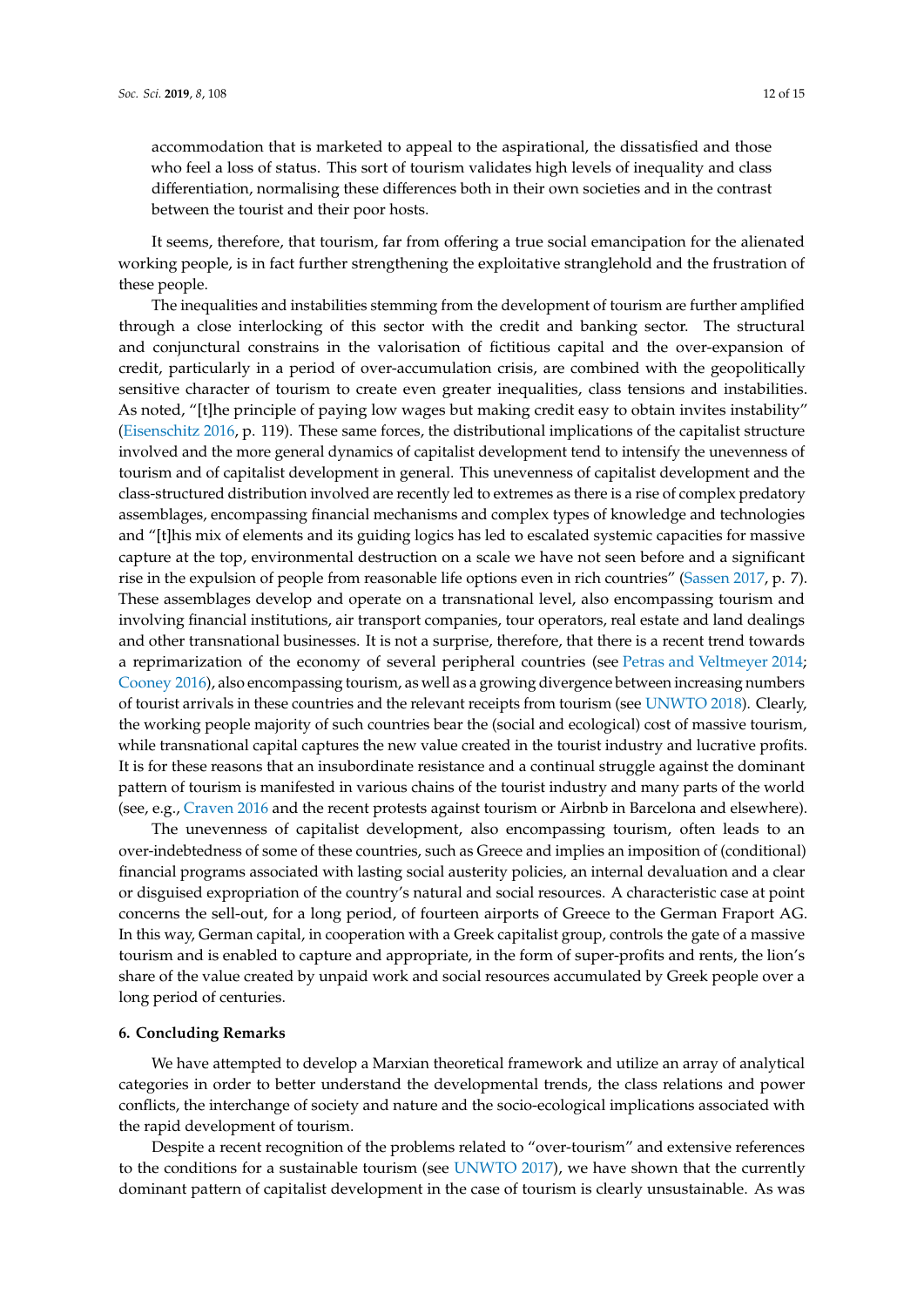more specifically argued, this pattern of development and the drive towards a maximum (unlimited) growth of tourism imply growing social inequalities, an increasingly uneven development and social instability, an extensive deregulation and transnationalization of production and capital and an increasing ecological degradation. Rather than functioning as a means to cope with the exacerbated over-accumulation crisis, tourism in fact and particularly mass tourism, tends to intensify and amplify this crisis further on a global scale. According to our analysis, the extraction and appropriation of rents from the development of tourism contributes significantly to the growing inequalities noted above, while the detrimental socio-ecological implications of "over-tourism" tend to undermine the premises for the development of tourism itself, undermining thus more generally the conditions for social and ecological sustainability.

There is no doubt that a socially and ecologically sustainable tourism can only be ensured beyond capitalism, within a communist perspective and social planning, with a radical reduction of real or fictitious needs for tourism, a de-commodification of tourism, an authentic honouring of hospitality and a sufficient and ecologically-minded support for travelling.

**Funding:** This research received no external funding.

**Conflicts of Interest:** The author declares no conflict of interest.

### **References**

- <span id="page-12-13"></span>Andreucci, Diego, Melissa Garcia-Lamarca, Jonah Wedekind, and Erik Swyngedouw. 2017. 'Value Grabbing': A Political Ecology of Rent. *Capitalism Nature Socialism* 28: 28–47. [\[CrossRef\]](http://dx.doi.org/10.1080/10455752.2016.1278027)
- <span id="page-12-14"></span>Apostolopoulou, Evangelia, and William Adams. 2015. Neoliberal Capitalism and Conservation in the Post-Crisis Era: The Dialectics of "Green" and "Un-green" Grabbing in Greece and the UK. *Antipode* 47: 15–35. [\[CrossRef\]](http://dx.doi.org/10.1111/anti.12102)
- <span id="page-12-1"></span>Bianchi, Raoul. 2009. The "Critical Turn" in Tourism Studies: A Radical Critique. *Tourism Geographies* 11: 484–504. [\[CrossRef\]](http://dx.doi.org/10.1080/14616680903262653)
- <span id="page-12-2"></span>Bianchi, Raoul. 2011. Tourism, Capitalism and Marxist Political Economy. In *The Political Economy of Tourism: A Critical Perspective*. Edited by Jan Mosedale. London: Routledge, pp. 17–35.
- <span id="page-12-8"></span>Bianchi, Raoul. 2018. The Political Economy of tourism development: A critical Review. *Annals of Tourism Research* 70: 88–102. [\[CrossRef\]](http://dx.doi.org/10.1016/j.annals.2017.08.005)
- <span id="page-12-4"></span>Bramwell, Bill, and Bernard Lane. 2011. Critical research on the governance of tourism and sustainability. *Journal of Sustainable Tourism* 19: 411–21. [\[CrossRef\]](http://dx.doi.org/10.1080/09669582.2011.580586)
- <span id="page-12-5"></span>Britton, S. 1991. Tourism, capital and space: Towards a critical geography of tourism. *Environment and Planning D: Society and Space* 9: 451–78. [\[CrossRef\]](http://dx.doi.org/10.1068/d090451)
- <span id="page-12-12"></span>Burkett, Paul. 1999. *Marx and Nature: A Red and Green Perspective*. London: Macmillan.
- <span id="page-12-6"></span>Clancy, Michael. 1998. Commodity chains, services and development: Theory and preliminary evidence from the tourism industry. *Review of International Political Economy* 5: 122–48. [\[CrossRef\]](http://dx.doi.org/10.1080/096922998347679)
- <span id="page-12-15"></span>Cooney, Paul. 2016. Reprimarization: Implications for the Environment and Development in Latin America: The Cases of Argentina and Brazil. *Review of Radical Political Economics* 48: 553–61. [\[CrossRef\]](http://dx.doi.org/10.1177/0486613416655639)
- <span id="page-12-16"></span>Craven, Caitlin E. 2016. Refusing to be Toured: Work, Tourism and the Productivity of 'Life' in the Colombian Amazon. *Antipode* 48: 544–62. [\[CrossRef\]](http://dx.doi.org/10.1111/anti.12208)
- <span id="page-12-11"></span>Das, Raju J. 2017. David Harvey's theory of uneven geographical development: A Marxist critique. *Capital & Class* 41: 511–36.
- <span id="page-12-10"></span>Derber, Charles. 2002. *People before Profit*. New York: Picador.
- <span id="page-12-3"></span>Duffy, Rosaleen. 2015. Nature-based tourism and Neoliberalism: Concealing contradictions. *Tourism Geographies* 17: 529–43. [\[CrossRef\]](http://dx.doi.org/10.1080/14616688.2015.1053972)
- <span id="page-12-0"></span>Eadington, William R., and Milton Redman. 1991. Economics and tourism. *Annals of Tourism Research* 18: 41–56. [\[CrossRef\]](http://dx.doi.org/10.1016/0160-7383(91)90038-D)
- <span id="page-12-9"></span>Eisenschitz, Aram. 2016. Tourism, Class and Crisis. *Human Geography* 9: 110–24.
- <span id="page-12-7"></span>Espadero, Mary Cathryn. 2015. Tourism and the Global Expansion of Capital: Contradictions, Fixes and More Contradictions. Available online: https://verstehenonline.org/2015/05/26/[tourism-and-the-global-expansion](https://verstehenonline.org/2015/05/26/tourism-and-the-global-expansion-of-capital)[of-capital](https://verstehenonline.org/2015/05/26/tourism-and-the-global-expansion-of-capital) (accessed on 15 May 2017).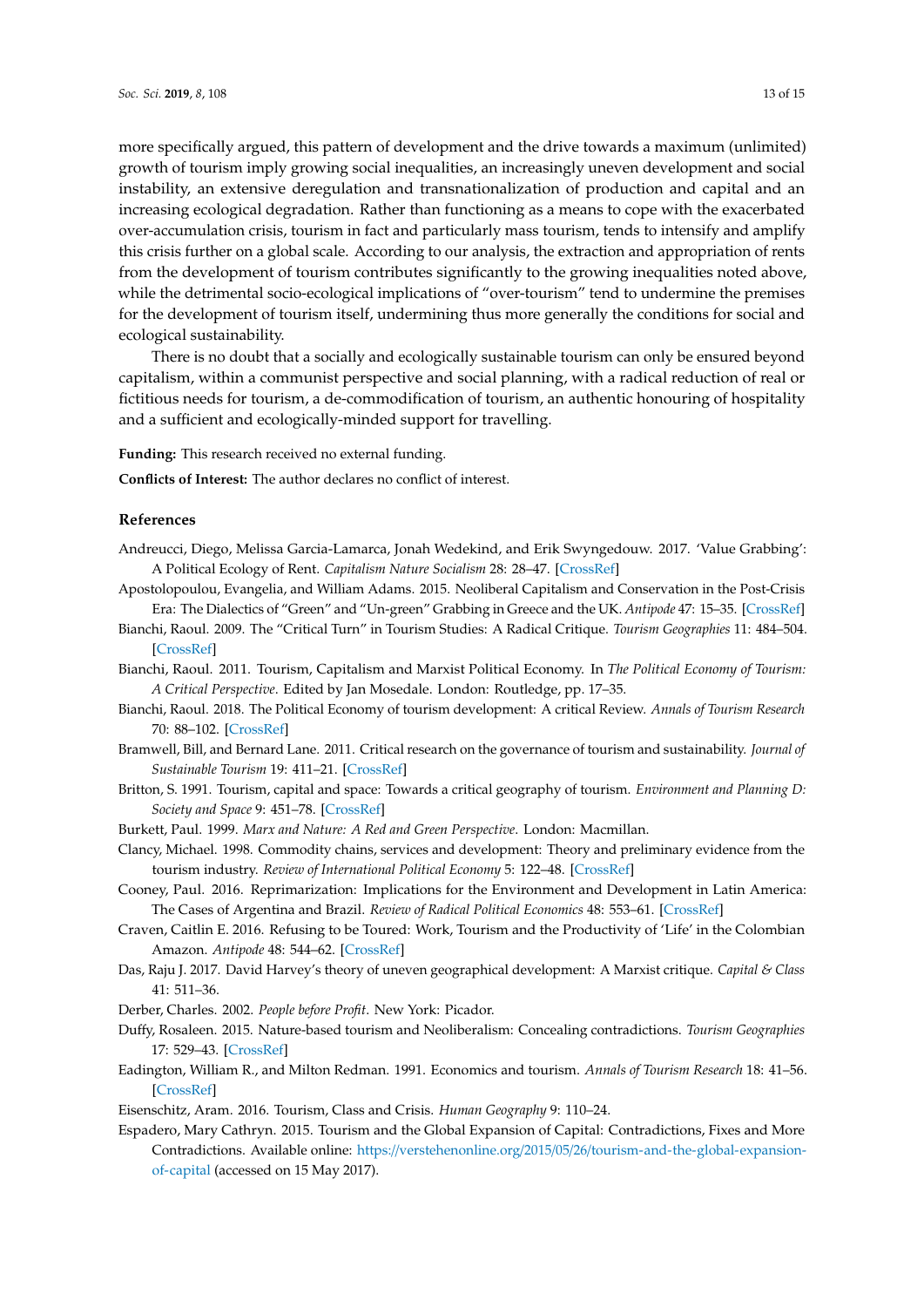- <span id="page-13-1"></span>Fletcher, Robert. 2011. Sustaining tourism, sustaining capitalism? The tourism industry's role in global expansion. *Tourism Geographies* 13: 443–61. [\[CrossRef\]](http://dx.doi.org/10.1080/14616688.2011.570372)
- <span id="page-13-21"></span>Gardner, Benjamin. 2012. Tourism and the politics of the global land grab in Tanzania: Markets, appropriation and recognition. *Journal of Peasant Studies* 39: 377–402. [\[CrossRef\]](http://dx.doi.org/10.1080/03066150.2012.666973)
- <span id="page-13-28"></span>Harvey, David. 1982. *Limits to Capital*. Oxford: Basil Blackwell.

<span id="page-13-15"></span>Harvey, David. 2001a. The geography of capitalist accumulation: A reconstruction of the Marxian theory. In *Spaces of Capital: Towards a Critical Geography*. Edited by David Harvey. New York: Routledge, chp. 12.

- <span id="page-13-27"></span>Harvey, David. 2001b. The art of rent: Globalization and the commodification of culture. In *Spaces of Capital: Towards a Critical Geography*. Edited by David Harvey. New York: Routledge, chp. 18.
- <span id="page-13-23"></span><span id="page-13-0"></span>Harvey, David. 2005. *The New Imperialism*. Oxford: Oxford University Press.

<span id="page-13-2"></span>Kottke, Marvin. 1988. Estimating economic impacts of tourism. *Annals of Tourism Research* 15: 12–133. [\[CrossRef\]](http://dx.doi.org/10.1016/0160-7383(88)90075-8) Lea, John. 1988. *Tourism Development in the Third World*. London: Routledge.

- <span id="page-13-11"></span>Liodakis, George. 2005. The New Stage of Capitalist Development and the Prospects of Globalization. *Science & Society* 69: 341–66.
- <span id="page-13-12"></span>Liodakis, George. 2010. *Totalitarian Capitalism and Beyond*. Surrey: Ashgate Publishing.
- <span id="page-13-6"></span>Liodakis, George. 2016. Recent Developments of Totalitarian Capitalism and the Evolving World Order: Some Implications for Social Movements. *International Critical Thought* 6: 342–58. [\[CrossRef\]](http://dx.doi.org/10.1080/21598282.2016.1197998)
- <span id="page-13-14"></span><span id="page-13-13"></span>Marx, Karl. 1967. *Capital, I-III*. New York: International Publishers.
- Marx, Karl. 1973. *Grundrisse*. New York: Vintage Books.

<span id="page-13-18"></span><span id="page-13-17"></span>Moore, Jason W. 2015. *Capitalism in the Web of Life: Ecology and the Accumulation of Capital*. London: Verso.

- Moore, Jason W. 2017. The Capitalocene, Part I: On the nature and origins of our ecological crisis. *The Journal of Peasant Studies* 44: 594–630. [\[CrossRef\]](http://dx.doi.org/10.1080/03066150.2016.1235036)
- <span id="page-13-19"></span>Moore, Jason W. 2018. The Capitalocene, Part II: Accumulation by appropriation and the centrality of unpaid work/energy. *The Journal of Peasant Studies* 45: 237–79. [\[CrossRef\]](http://dx.doi.org/10.1080/03066150.2016.1272587)
- <span id="page-13-3"></span>Mosedale, Jan, ed. 2011. *The Political Economy of Tourism: A Critical Perspective*. London: Routledge.
- <span id="page-13-4"></span>Overbeek, Henk. 2013. Transnational Historical Materialism: "Neo-Gramscian" Theories of Class Formation and World Order. In *Global Political Economy: Contemporary Theories*, 2nd ed. Edited by Ronen Palan. London: Routledge, pp. 162–76.
- <span id="page-13-26"></span>Peeters, Paul, and Martin Landré. 2012. The Emerging Global Tourism Geography—An Environmental Sustainability Perspective. *Sustainability* 4: 42–71. [\[CrossRef\]](http://dx.doi.org/10.3390/su4010042)
- <span id="page-13-30"></span>Petras, James, and Henry Veltmeyer, eds. 2014. *Extractive Imperialism in the Americas: Capitalism's New Frontier*. Chicago: Haymarket Books.
- <span id="page-13-8"></span>Robinson, William. 2001. Social theory and globalization: The rise of a transnational state. *Theory and Society* 30: 157–200. [\[CrossRef\]](http://dx.doi.org/10.1023/A:1011077330455)
- <span id="page-13-9"></span>Robinson, William. 2004. *A Theory of Global Capitalism: Production, Class and State in a Transnational World*. Baltimore: John Hopkins University Press.
- <span id="page-13-7"></span>Robinson, William, and Jerry Harris. 2000. Towards A Global Ruling Class? Globalization and the Transnational Capitalist Class. *Science & Society* 64: 11–54.
- <span id="page-13-20"></span>Sassen, Saskia. 2013. Land Grabs Today: Feeding the Disassembling of National Territory. *Globalizations* 10: 25–46. [\[CrossRef\]](http://dx.doi.org/10.1080/14747731.2013.760927)
- <span id="page-13-29"></span>Sassen, Saskia. 2017. Predatory Formations Dressed in Wall Street Suits and Algorithmic Math. *Science, Technology & Society* 22: 6–20.
- <span id="page-13-5"></span>Selwyn, Benjamin. 2015. Twenty-first-century International Political Economy: A class-relational perspective. *European Journal of International Relations* 21: 513–37. [\[CrossRef\]](http://dx.doi.org/10.1177/1354066114556659)
- <span id="page-13-16"></span>Selwyn, Benjamin. 2016. Global value chains and human development: A class-relational framework. *Third World Quarterly* 37: 1768–86. [\[CrossRef\]](http://dx.doi.org/10.1080/01436597.2016.1156484)
- <span id="page-13-10"></span>Sklair, Lesly. 2001. *The Transnational Capitalist Class*. Oxford: Blackwell.
- <span id="page-13-25"></span>Smith, Tony. 2013. Beyond the "Keynes Solution". *Rethinking Marxism* 25: 70–86. [\[CrossRef\]](http://dx.doi.org/10.1080/08935696.2013.741304)
- <span id="page-13-24"></span>Song, Hae-Yung. 2013. Marxist Critiques of the Developmental State and the Fetishism of National Development. *Antipode* 45: 1254–76. [\[CrossRef\]](http://dx.doi.org/10.1111/anti.12024)
- <span id="page-13-22"></span>TNI (Transnational Institute). 2018. Tourism and Land Grabbing in Bali. Available online: [www.tni.org](www.tni.org/en/publication/tourism-and-land-grabbing-in-bali)/en/ publication/[tourism-and-land-grabbing-in-bali](www.tni.org/en/publication/tourism-and-land-grabbing-in-bali) (accessed on 20 March 2019).